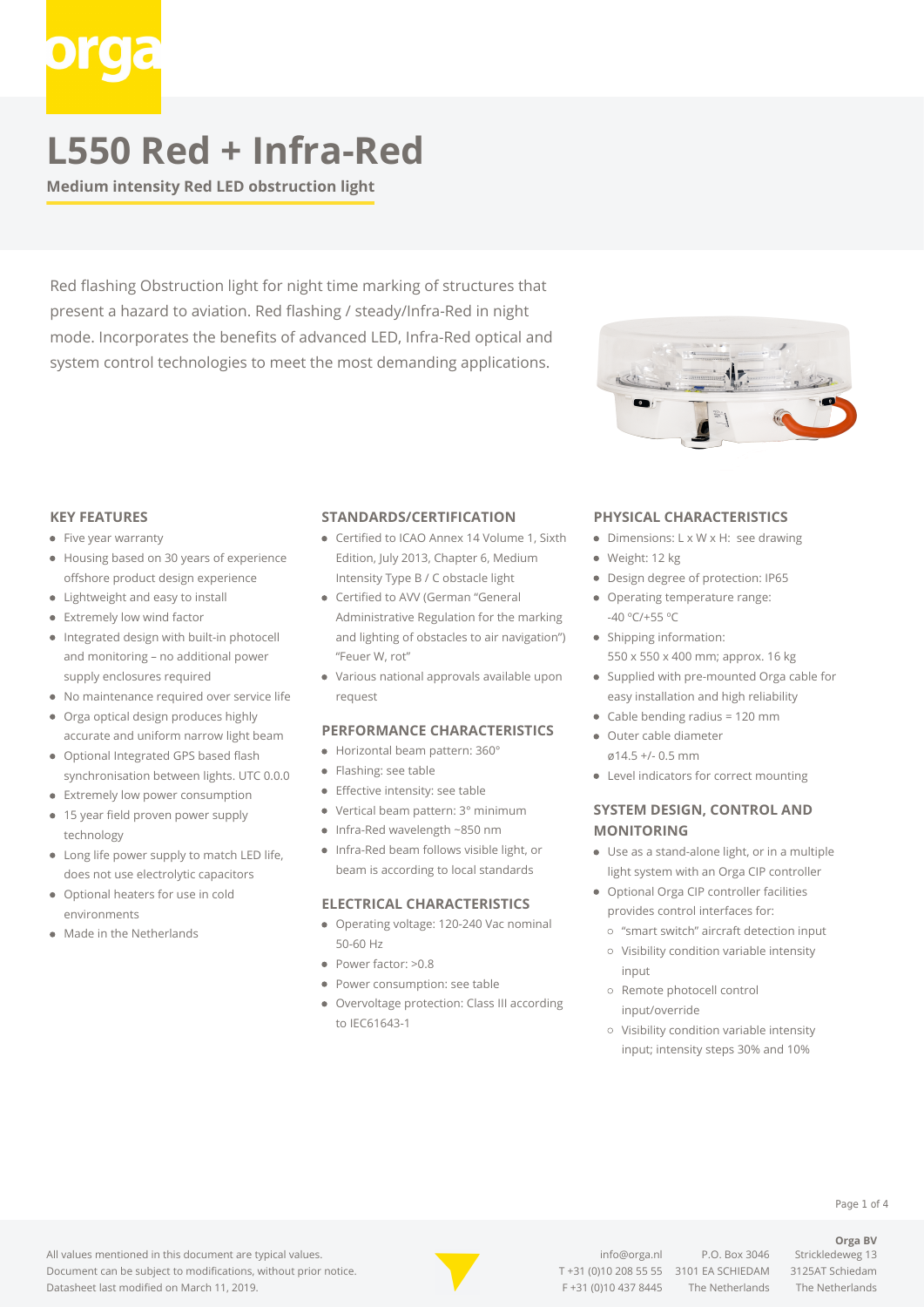

**Medium intensity Red LED obstruction light**

| <b>Product</b>      |                                                                    |                                                                    |                                          | <b>Additional information</b> |      |              |                       |                                                              |                 |
|---------------------|--------------------------------------------------------------------|--------------------------------------------------------------------|------------------------------------------|-------------------------------|------|--------------|-----------------------|--------------------------------------------------------------|-----------------|
| <b>Type</b>         | <b>Light performance</b>                                           | Power consumption (W) @<br>20 °C                                   |                                          |                               |      |              |                       |                                                              |                 |
|                     | Day                                                                | Tw                                                                 | Night                                    | Day                           | Twi  | <b>Night</b> | Heater* <<br>$-20 °C$ | Heater*<br>$> -20$ °C<br>and $<$ 10<br>$^{\circ}{\mathbb C}$ | <b>Standard</b> |
| L550-63B-IR-G       | $\overline{\phantom{a}}$                                           | $\overline{\phantom{a}}$                                           | 2.000 cd<br>Red<br>20 fpm<br>IR          | 6W                            | 6W   | 19 W         |                       |                                                              | <b>ICAO</b>     |
| L550-63Ba-IR-G      | 2000 cd<br>20 fpm                                                  | 2000 cd<br>20 fpm                                                  | 2000 cd<br>20 fpm<br>Red and IR          | 18 W                          | 18 W | 19 W         |                       |                                                              | <b>ICAO</b>     |
| L550-63B-ISA-H-IR-G |                                                                    | 2000 cd<br>20 fpm<br>Red and IR                                    | 200 cd<br>20 fpm<br>Red and IR           | 6 W                           | 18 W | 9 W          | 45 W                  | 23 W                                                         | <b>ICAO</b>     |
| L550-63B-ISA-IR-G   |                                                                    | 2000 cd<br>20 fpm<br>Red and<br>$\ensuremath{\mathsf{IR}}\xspace$  | 200 cd<br>20 fpm<br>Red and IR           | 6 W                           | 20 W | 9 W          |                       |                                                              | <b>ICAO</b>     |
| L550-63B-ISB-IR-G   | 2000 cd<br>20 fpm<br>Red and<br>IR                                 | 2000cd<br>20 fpm<br>Red and $IR \frac{1}{2}$                       | 200cd<br>20fpm<br>Red and IR             | 20 W                          | 20 W | 9 W          |                       |                                                              | <b>ICAO</b>     |
| L550-63B-ISB-H-IR-G | 2000 cd<br>20 fpm<br>Red and<br>IR                                 | 2000cd<br>20fpm<br>Red and IR                                      | 200cd<br>20fpm<br>Red and IR             | 18 W                          | 18 W | 8 W          | 45 W                  | 23W                                                          | <b>ICAO</b>     |
| L550-63C-IR         | $\overline{\phantom{a}}$                                           | $\overline{\phantom{a}}$                                           | 2.000 cd<br>steady<br>Red and<br>IR.     | 6 W                           | 6 W  | 29 W         |                       |                                                              | ICAO            |
| L550-63Ca-IRa       | 2.000 cd<br>steady<br>Red and<br>$\ensuremath{\mathsf{IR}}\xspace$ | 2.000 cd<br>steady<br>Red and<br>$\ensuremath{\mathsf{IR}}\xspace$ | 2.000 cd<br>steady<br>Red and<br>IR      | 27 W                          | 27 W | 27 W         |                       |                                                              | <b>ICAO</b>     |
| L550-3E5-W-IRM-G    |                                                                    | $\overline{\phantom{a}}$                                           | 2.000 cd<br>"morse W"<br>and IR<br>60fpm | 6W                            | 6W   | 2 9W         |                       |                                                              | $CAA + MOD$     |
| L550-UK1-IRM-G      |                                                                    |                                                                    | 25 cd Red<br>and IR                      | 6W                            | 6W   | 16 W         |                       |                                                              | MOD             |

All values mentioned in this document are typical values. Document can be subject to modifications, without prior notice. Datasheet last modified on March 11, 2019.



[info@orga.nl](mailto:info@orga.nl) P.O. Box 3046 Strickledeweg 13 T [+31 \(0\)10 208 55 55](#page--1-0) 3101 EA SCHIEDAM 3125AT Schiedam F +31 (0)10 437 8445 The Netherlands The Netherlands

Page 2 of 4

**Orga BV**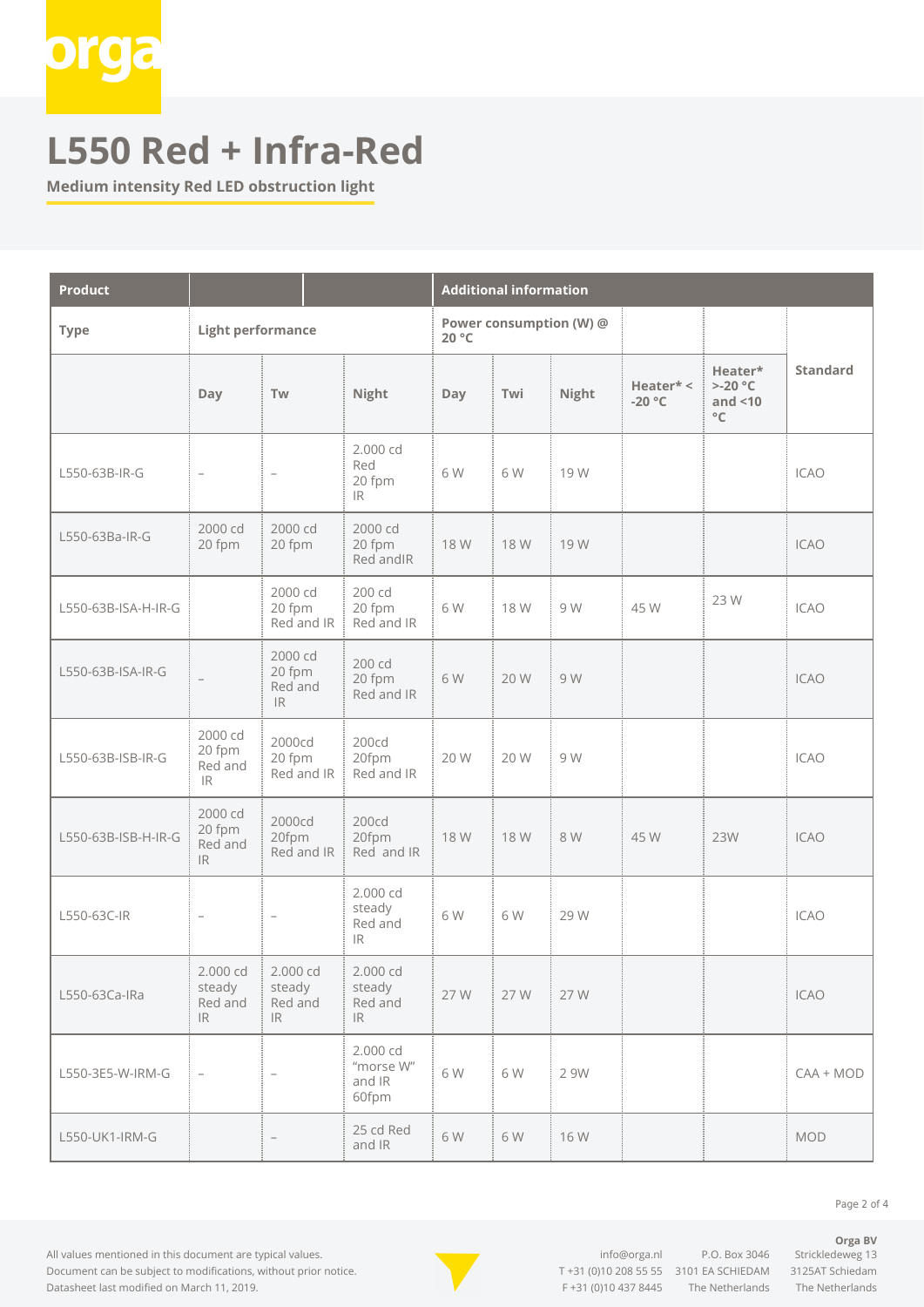

**Medium intensity Red LED obstruction light**

| <b>Product</b>     |                          |                          |                                      | <b>Additional information</b> |                            |       |                       |                                                         |                 |  |
|--------------------|--------------------------|--------------------------|--------------------------------------|-------------------------------|----------------------------|-------|-----------------------|---------------------------------------------------------|-----------------|--|
| <b>Type</b>        | <b>Light performance</b> |                          |                                      | $^{\circ}$ C                  | Power consumption (W) @ 20 |       |                       |                                                         |                 |  |
|                    | Day                      | Tw                       | Night                                | Day                           | Twi                        | Night | Heater* <<br>$-20 °C$ | Heater $* > -20$<br>$\degree$ C and <10<br>$^{\circ}$ C | <b>Standard</b> |  |
| L550-IRM-G         | -                        | $\overline{\phantom{a}}$ | IR 60 fpm                            | $\overline{\phantom{a}}$      | $\overline{\phantom{a}}$   | 19 W  |                       |                                                         | <b>MOD</b>      |  |
| L550-GFW-ES-IRG1-G | $\overline{\phantom{a}}$ |                          | "Feuer W $ES'' +$<br>IR (see note 2) | 5 W                           | 5 W                        | 12 W  |                       |                                                         | <b>AVV</b>      |  |
| L550-GFW-ES-IRG2-G |                          |                          | "Feuer W $ES'' +$<br>IR (see note 2) | 5 W                           | 5 W                        | 13 W  |                       |                                                         | <b>AVV</b>      |  |

\* The heater power consumptions needs to be added to the standard power consumptions. Added power is consumed only when the heater function is active. Heater is activated automatically when temperature is □ 10 ° C and is only required in night mode.

Note 2: The IR output of the L550-GFW-ES-IRG1-G is 200mW/sr.

Note 3: The IR output of the L550-GFW-ES-IRG2-G is 600mW/sr.

Page 3 of 4

**Orga BV**

#### All values mentioned in this document are typical values. Document can be subject to modifications, without prior notice. Datasheet last modified on March 11, 2019.



[info@orga.nl](mailto:info@orga.nl) P.O. Box 3046 Strickledeweg 13 T [+31 \(0\)10 208 55 55](#page--1-0) 3101 EA SCHIEDAM 3125AT Schiedam F +31 (0)10 437 8445 The Netherlands The Netherlands